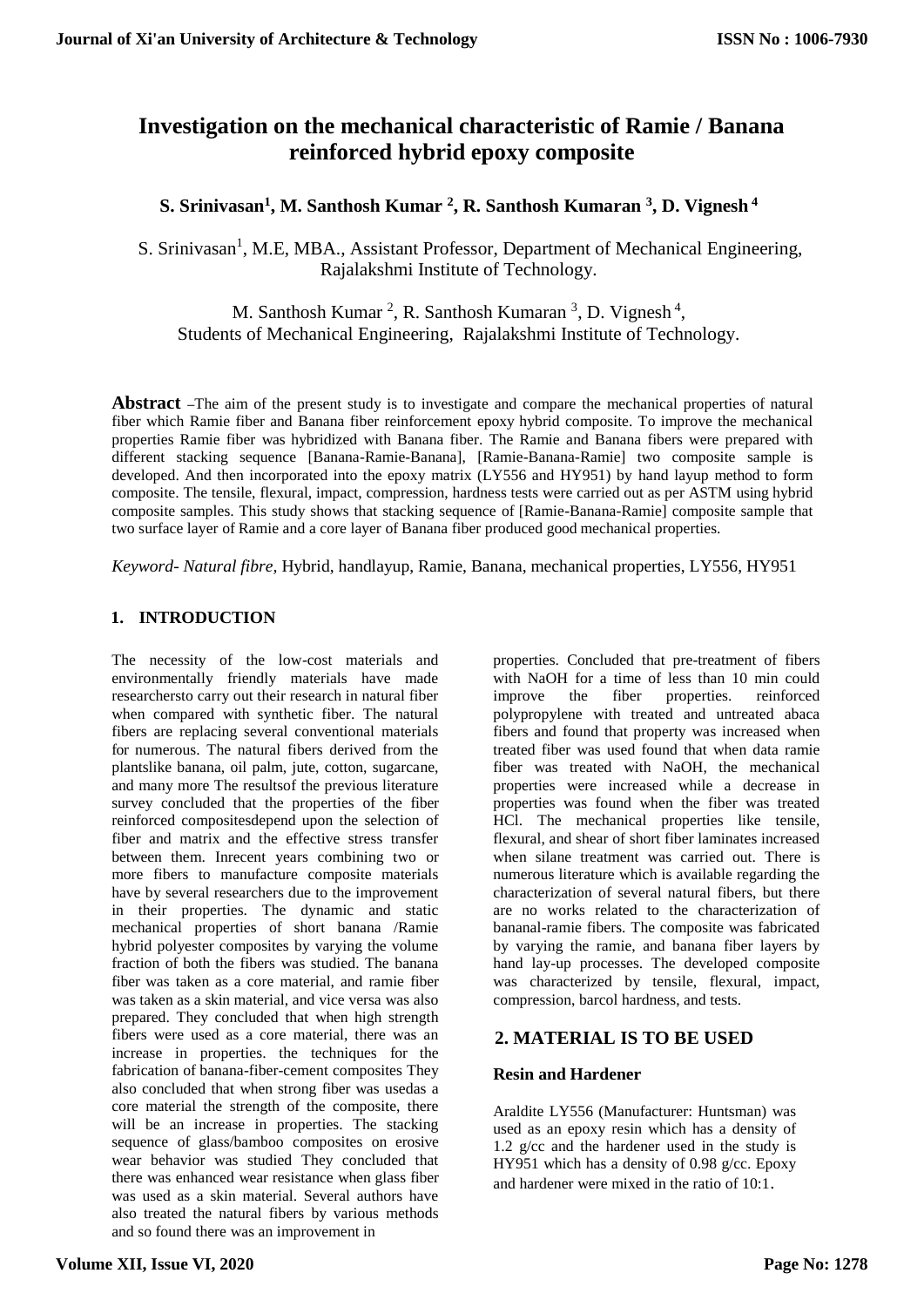### **Banana Fibre**

Banana which is also termed as Bambusa found in regions of South America. It is found in different forms like water bamboo husk, strip form and the form of fibres. The raw banana are gathered and cut into stripsThey are steamed and crushed. Biological enzymes are added for degumming; then banana fibres are carded and spun into yarn. It is sent to industries for making mats. The diameter of the bamboo fibre thread was ranging from 60 to 90 microns while the distance between the banana fibre threads in the mats was 120 to 150 microns. The jute and banana materials are taken in the form of bi woven mat

# **Ramie**

Ramie is a plant of the Urticaceae family, derived from the bast of Bohemia nivea. The fibers are obtained from the outer part of the stem and have been used for centuries as a textile fiber in China, Japan and Malay Peninsula the exceptional tensile strength of the ramie fiber has motivated its application in composites.



Figure 1 Figure 2

ramie fiber in a thermosetting matrix using dynamic mechanical analysis revealed an increase in the storage modulus or stiffness of the composite as the fiber is incorporate The behavior of natural fiber-reinforced polymer composites might be improved by the incorporation of glass fiber. Thus, the incorporation of two or more fibers into a matrix has led to development of hybrid composites.

# **3. Method of composite developed**

The composite materials were fabricated using the Hand lay-up process. Initially, the raw material was dried in sunlight for the removal of moisture. The resin and hardener were mixed in the ratio of 10:1. For uniform distribution of the mixture of resin and hardener rollers were used. First, a layer of resin was applied over the smooth surface, then, the fiber layer was placed over it. the layer of banana fiber was placed followed by the application of resin and rolling using a roller. Then, a layer of sisal was placed over it in the form of mat, further resin was applied and rolled usinga roller. Finally, a layer of banana fibers was placed,

then, a layer of resin was applied followed by levelling using a roller. The process of manufacturing.



Figure 3

.



Figure 4

Once the stacking gets completed, it was kept under the load of 25 kg and allowed it for curing at room temperature at room temperature under constant pressure. The resin which was in excess was squeezed out during the compression process



Figure 5



.

Figure 6 Figure 7

Once the developed composites get dried, the testing samples were cut according to ASTM. The sample code for the developed composites

# **Characterization of the developed composites**

The characterization of the developed composites was carried out by tensile, flexural, compression, impact and barcol hardness according to ASTM. For confirmation of the results, all tests done for five times, and the average values are noted down. The tensile strength of the developed composites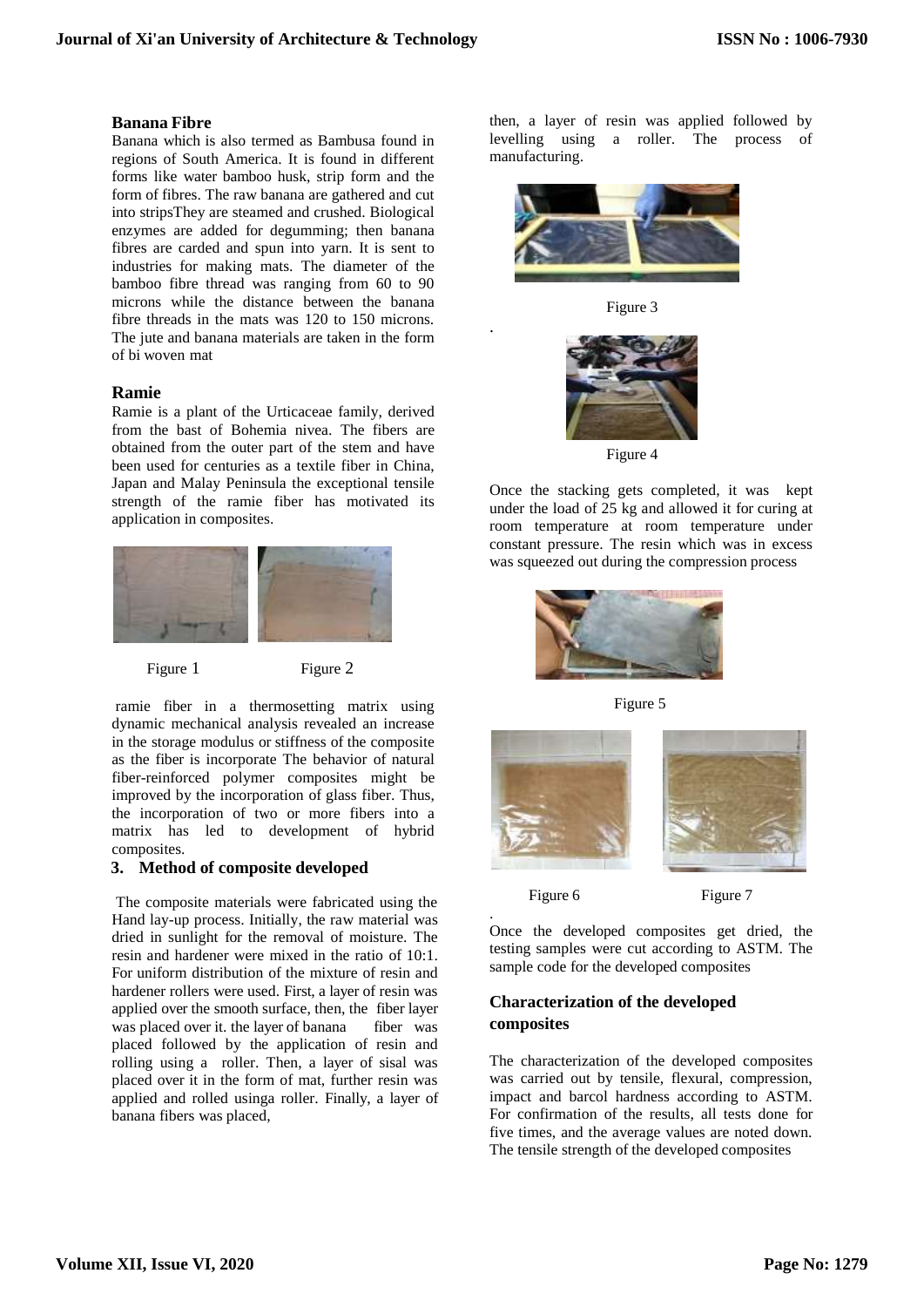was carried out according to ASTM D638 The test was carried out at room temperature and strain rate of 5 mm/min in the universal testing machine. The dog bone shape samples for tensile tests were cut using a saw cutter. The dog bone shaped samples were fixed between the grippers, and the load was applied until the failure occurs. The flexural strength was carried according to ASTM D790 using a three-point setup in the universal testing machine. The crosshead speed of the test was kept at 2 mm/min during the testing. During the testing process, the samples were subjected to load in the middle, and the values are noted until there is a fracture. The impact tests for the developed composites were done according to ASTM A370 using an Izod impact machine. The hammer angle was kept at 150° initially, and the notched specimen was kept in the sample holder. The energy absorbed during the fracture was noted. The compression properties of the developed composites were carried out according to ASTM D795 in the universal testing machine. Barcol hardness evaluated the hardness of the developed composites as per ASTM-D2583. The hardened steel rod with 1.25 mm in diameter was used as an indenter, and it has a conical angle of 30°. The load applied during the testing was 4.550 kg.

#### **4.Results and discussions**

In the current investigation, the manufacturing of the fiber reinforced samples was carried out by hand lay-up techniques were carried out. The main aim of the current investigation is to find the tensile, flexural, impact, compression tests, Shore D hardness, water absorption and biodegradation tests of the manufactured composites. The finding of the results is discussed in the following sections

| Sl.no | Stacking<br>Sequences   | Sample/<br>specimen |
|-------|-------------------------|---------------------|
|       | Banana-ramie-<br>banana |                     |
|       | Ramie-banana-<br>ramie  |                     |

#### **TABULER COLUMN**

# **Tensile properties of the developed composites**

The mechanical properties of the composites depend upon several factors like mechanical interlocking, types of bonds and van der Waals force. The strength of any developed composites depends upon the initiation of crack followed by propagation of crack on the matrix surface, and it depends upon the shape and orientation of the matrix surface. The ultimate tensile strength of the

various manufactured composite samples was found out using a tensile test. The ultimate tensile strength was noted for all the specimens, and , their stress-strain graphs it canbe seen that when the load increases the displacement also increases simultaneously. The stacking sequence B has a maximum load-bearing capacity when compared to other manufactured composites. The ultimate tensile strength of ramie – banana – ramie composites are superior when compared to the remaining manufactured composite specimens. The increase in the ultimate tensile strength of Ramie – Banana– Ramie is due to the presence of the lignin content of the core layer which makes the fiber stiffer and tougher. The horizontal orientation of the Ramie fiber increased strength. The increase in the ultimate tensile strength may also be due to the proper adhesion between the matrix and the epoxy matrix. The developed composite B has a maximum strength of 24.56MPa followed by 19.97MPa for stacking sequence of specimen A developed composites. The debonding of the ramie fiber takes place very slowly when compared to remaining manufactured composites which increased ultimate tensile strength. The increase in the load-bearing capacity of the banana fiber. The reduction for the reduction of ultimate tensile strength in the case of other manufactured composites is due to the improper adhesion between the resin and the matrix. Thus, the developed Ramie – Banana – Ramie can be used where load-bearing capacity is applicable.



Figure 8

# **Flexural properties of the developed composites**

The flexural strength is a property which measures the stiffness of the developed composites. The flexural strength of the manufactured composites is depicted The failure begins to develop when the crack was initiated at the tension side. The flexural strength of the ramie-banana-ramie is more when compared to the remaining composites. The sample B has a maximum strength of 0.50 MPa and sample A have a load of 0.27 MPa. The reason for the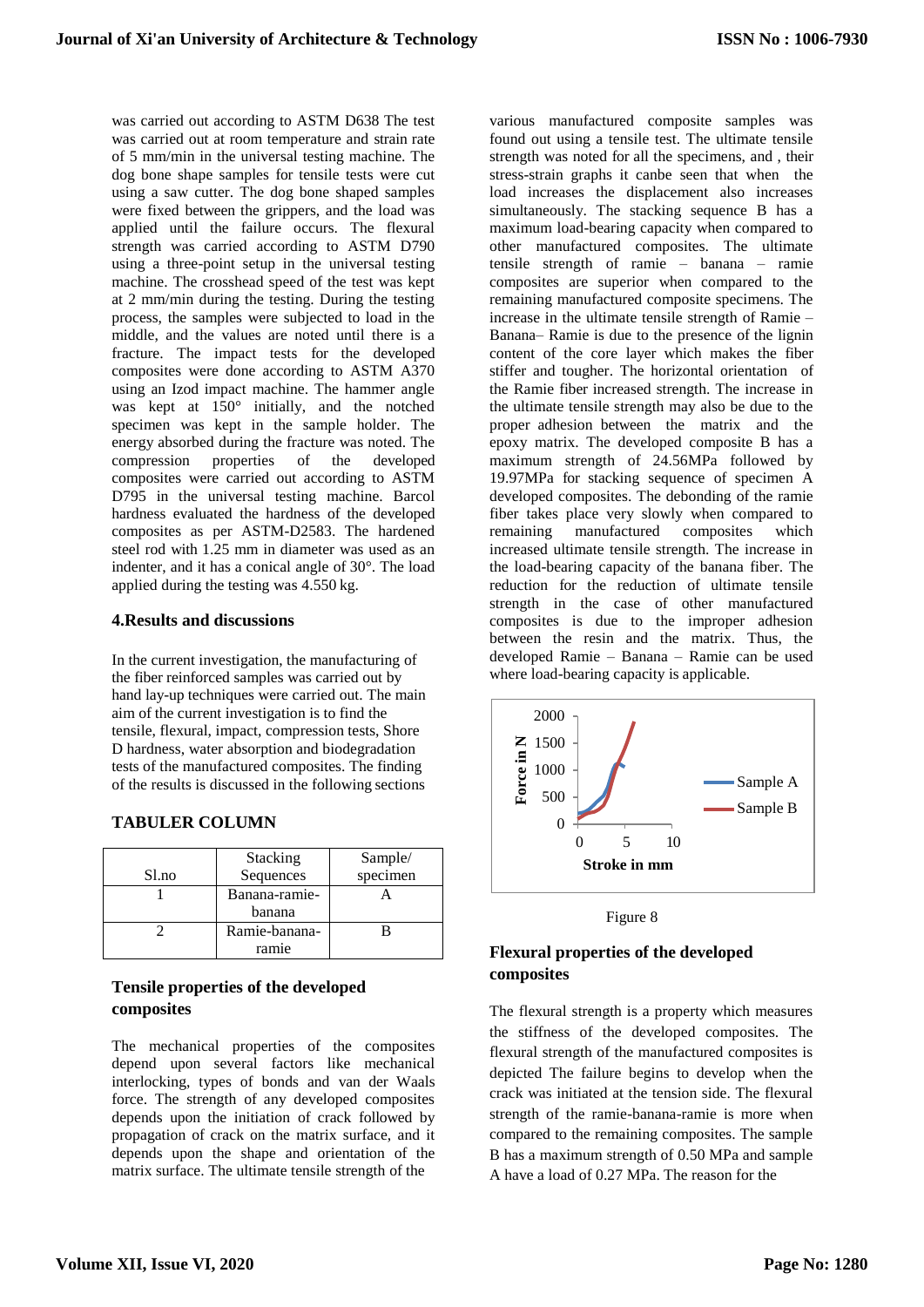increase in flexural strength in B sample is due to the presence of stiffer ramie fiber which as a skin material, and it has enhanced load-bearing capacity. The higher surface roughness of the sisal fiber ensures that there is a perfect adhesion between the resin and matrix which resulted in increases in flexural strength. The proper adhesionbetween the matrix and the epoxy matrix has enlarged the stiffness of the matrix. The improper adhesion between the matrix and epoxy resulted in a reduction of stiffness in the remaining developed composites. The stress-strain graph of the laminated composites the good distribution of stress since the impurities and brittleness causing elements are removed leading to theenhanced flexural strength. when there is a proper adhesion between matrix and fiber.



Figure 9

# **Barcol hardness properties of the developed composites**

The hardness of the material is the resistance of any material to indentation. The Barcol hardness of the manufactured composites is given Barcol hardness Ramie-banana-Rame is more followed by bananaramie-bananal. The increase in Barcol hardness is due to the resistance to penetration. The increase in values of Shore D hardness is due to the arrangement of the different fibers layer by layer.

# **Impact properties of the developed composites**

There are many numbers of impact tests, but it is not always possible for the correlation of results of impact strength with material performance during service conditions. The standard impact tests are usually applied for evaluating the toughness of different materials under the same test conditions, and it cannot be applied for the prediction of the actual behavior of products. Therefore, the results of the tests cannot be used to express the correct toughness of the materials. The most commonly used tests for calculating toughness is Izod impact test which provides the. The impact strength of any

material is the energy absorbed by the material before fracture. Impact strength is used for comparing several materials to find out the brittleness nature of the material. The impact strength of any composites depends upon the factors like crack and growth initiation, breakage of fibers, pull out of fibers, and delamination of the fibers. The impact strength values are depicted in. The impact strength for B sample was 3 J followed by 2 J for A samples. The impact strength was superior in the case of ramie-banana-ramie composites which is due to the fiber arrangement where the tough ramie fibers were present as the skin material. The increase in the composition of the ramie fibers increased impact strength property of the composites which is due to the enhanced shock absorbing capacity of the bagasse fibers. The increase in impact strength is due to the multiple ramie fiber arrangements in the stack layer. Similar kind of observations in impact strength The decrease in impact strength in A is due to the improper adhesion between the matrix and fiber and less energy absorbing capacity of fibers.

### **Compression properties of the developed composites**

The ultimate compressive strength of the developed composites and their stressstrain values When compared with all developed composites ramie - bananaramie composites had superior compressive strength when compared to other developed composites. The improvement in ultimate compressive strength is due to the excellent adhesion between the fiber and matrix. The same kind of increase in ultimate compressive strength



Figure 10